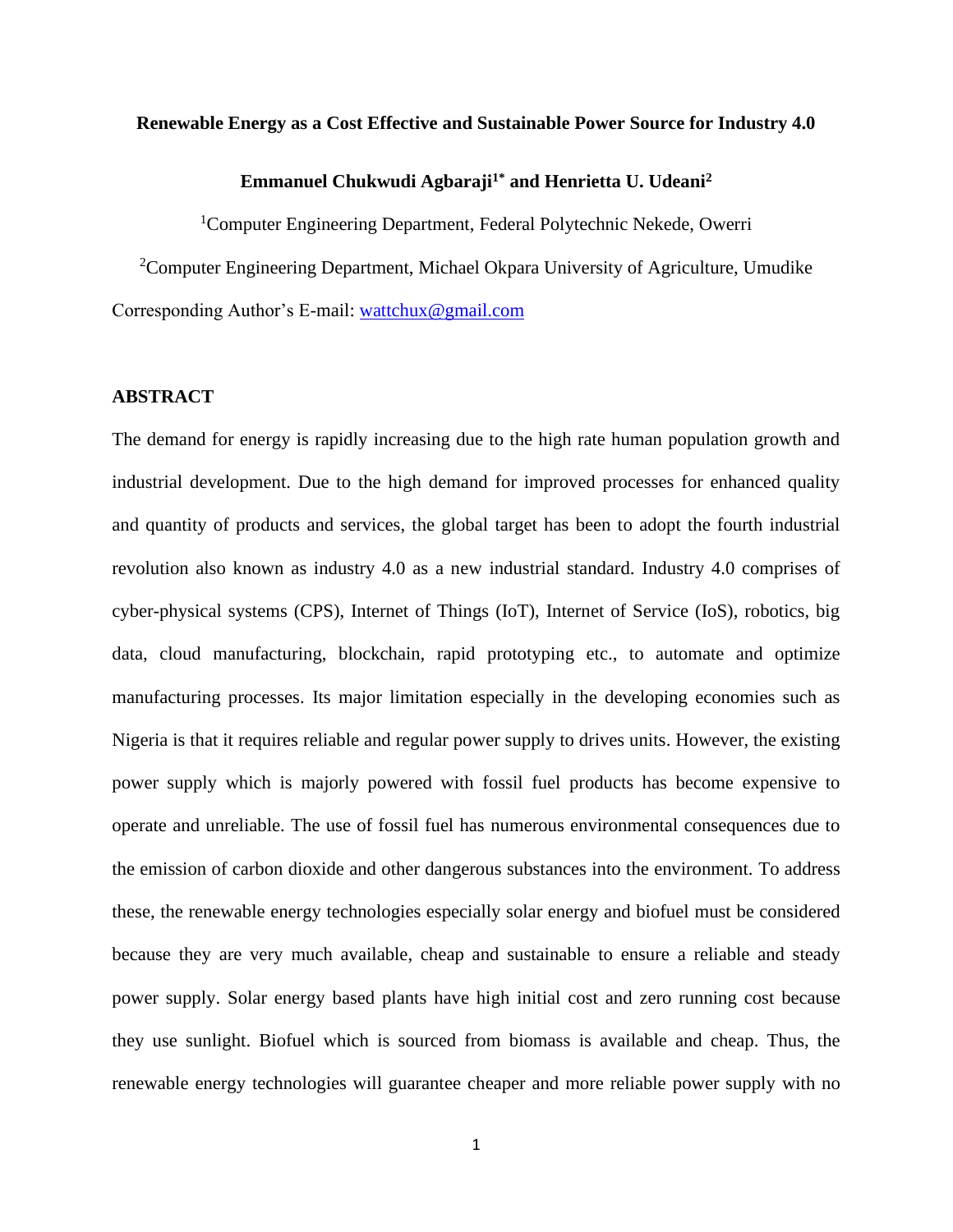environmental consequence. Hybridizing the two renewable energy technologies will achieve power supply requirement for the new industrial standard.

**Keywords:** Renewable Energy, Sustainable Energy, Industry 4.0, Solar Energy, Biofuel

## **1. INTRODUCTION**

Electrical power supply is a basic requirement to power most activities in the recent industrial setup. Thus, the need for steady, reliable and cheaper power supply is increasing by the day because, the rate and quality of industrial production and services are directly related to the rate and cost of power supply. Secondly, the level of requirement globally is rapidly increasing as the population of the world increases. It has been estimated that the Earth's energy requirements are estimated at 14 TW/ y (Biernat et al, 2021). On the other hand, considering the economic development, and thus high consumption due to increasing industrial activities and constantly increasing population of the world, it is estimated that energy demand in the year 2050 will amount to about 28 - 30 TW/ y (Biernat et al, 2021). The world's energy supply from the beginning of the 21<sup>st</sup> century was mostly derived from fossil fuels such as coal, crude oil, and natural gas. It has been also estimated that fuels from crude oil accounts for about 96% of the worldwide energy demand for most domestic and industrial activities especially transportation. However, crude oil is not easily replenished hence it can get exhausted within some period of time and the known petroleum reserves are limited and will eventually run out someday. It has been preliminarily calculated that fossil fuels will be exhausted within 150-200 years (Biernat et al, 2021). Generally, fossil fuel sources are finite resources. The use of fossil fuel has numerous negative environmental consequences. Fossil fuel based plants emit air pollutants such as sulfur dioxide, particulate matter, nitrogen oxides, and toxic chemicals in the form of heavy metals for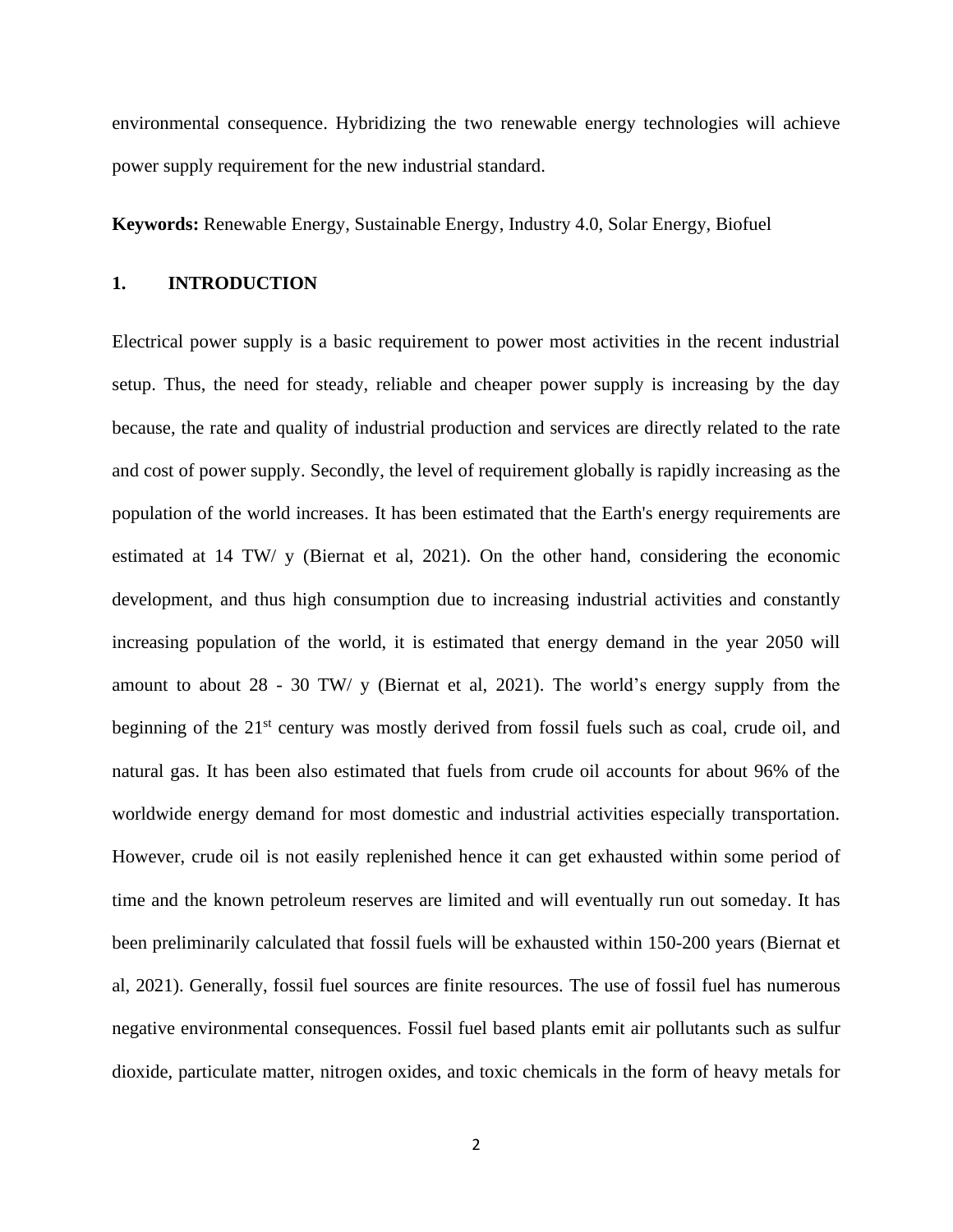example mercury, chromium, and [arsenic.](https://www.britannica.com/science/arsenic) The mobile sources, such as fossil fuel based vehicles, emit nitrogen oxides, carbon monoxide, and particulate matter. Exposure to these pollutants has caused a lot of health issues such as heart disease, asthma, and other human health problems. In addition, emissions from fossil fuel combustion are responsible for acid rain, which has led to the acidification of many lakes and consequent damage to aquatic life, leaf damage in many forests, and the production of smog in or near many urban areas. Furthermore, the burning of fossil fuels releases carbon dioxide  $(CO<sub>2</sub>)$ , one of the main greenhouse gases that cause global warming. Therefore, there is need for alternative source of energy.

In the same vein, due to the high cost and the inconsistencies in the fossil fuel based power supply and its high level of environmental pollution, there has been high consideration for alternative source of power supply. Renewable energy, also referred as alternative energy, is a usable energy derived from a sources which is capable of replenishing itself such as the Sun (solar energy), wind (wind power), rivers (hydroelectric power), hot springs (geothermal energy), tides (tidal power), and biomass (biofuels) (Selin, 2021). Unlike other renewable energy sources, biomass can be converted directly into liquid fuels, called "biofuels," to help meet transportation fuel needs. The two most common types of biofuels in use today are ethanol and biodiesel, both of which represent the first generation of biofuel technology. The electricity generation capacity in different electricity generation stations in Nigeria as studied by Bello-Imam (2009), is very poor and from his findings, it is obvious that the demand is still not met and the situation remaining the same over the years. Hence, there is need to improve the energy production through renewable energy sources.

The industrial processes have evolved through revolutions to the recent revolution referred to as fourth industrial revolution also called industry 4.0 where the processes are automated and linked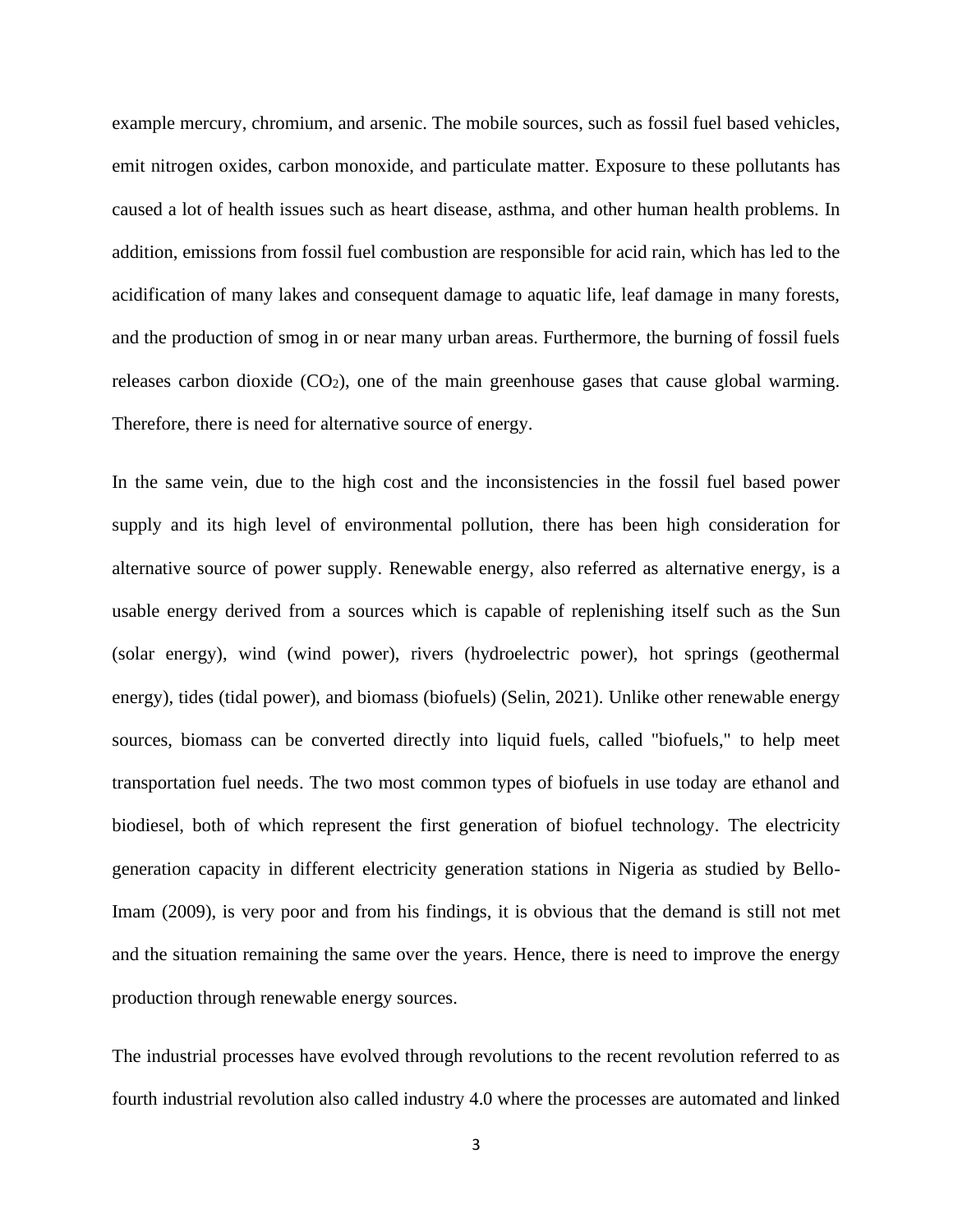through the internet for better and improved quality and quantity production. Industry 4.0 also known as the umbrella concept for new industrial paradigm which consists of a number of future industry characteristics, comprises of cyber-physical systems (CPS), Internet of Things (IoT), Internet of Services (IoS), robotics, big data, cloud manufacturing and augmented reality. By adopting these technologies globally as the key development in more intelligent manufacturing processes which involve devices, machines, modules, and products, the process of information exchange, action and control will stimulate each other, subsequently to an intelligent manufacturing environment (Ing et al, 2019). A major problem limiting the performance and adoption of industry 4.0 is cost and availability of steady power supply. Industry 4.0 requires steady power supply to the automated and intelligent systems for proper functioning and optimal production. To solve this problem, the renewable energy technology must be fully considered and exploited in order to meet the energy demand for future development.

### **2. METHODOLOGY**

#### **2.1 Trend of Industrial Development**

The industrial process development has passed through different stages depending on the methods involved and the results achieved. The industrial development has gone through these revolutions (Jadhav and Mahadeokar, 2019):

**1 st Industrial Revolution (mid- 1780s) Mechanization:** Mechanization driven by steam engines and water. The first mechanical loom was invented in 1784.

**2 nd Industrial Revolution (mid 1870s) Electrification:** Assembly line led mass production with the use of electrical energy. The first conveyor belt was set-up by Cincinnati slaughterhouse in 1870.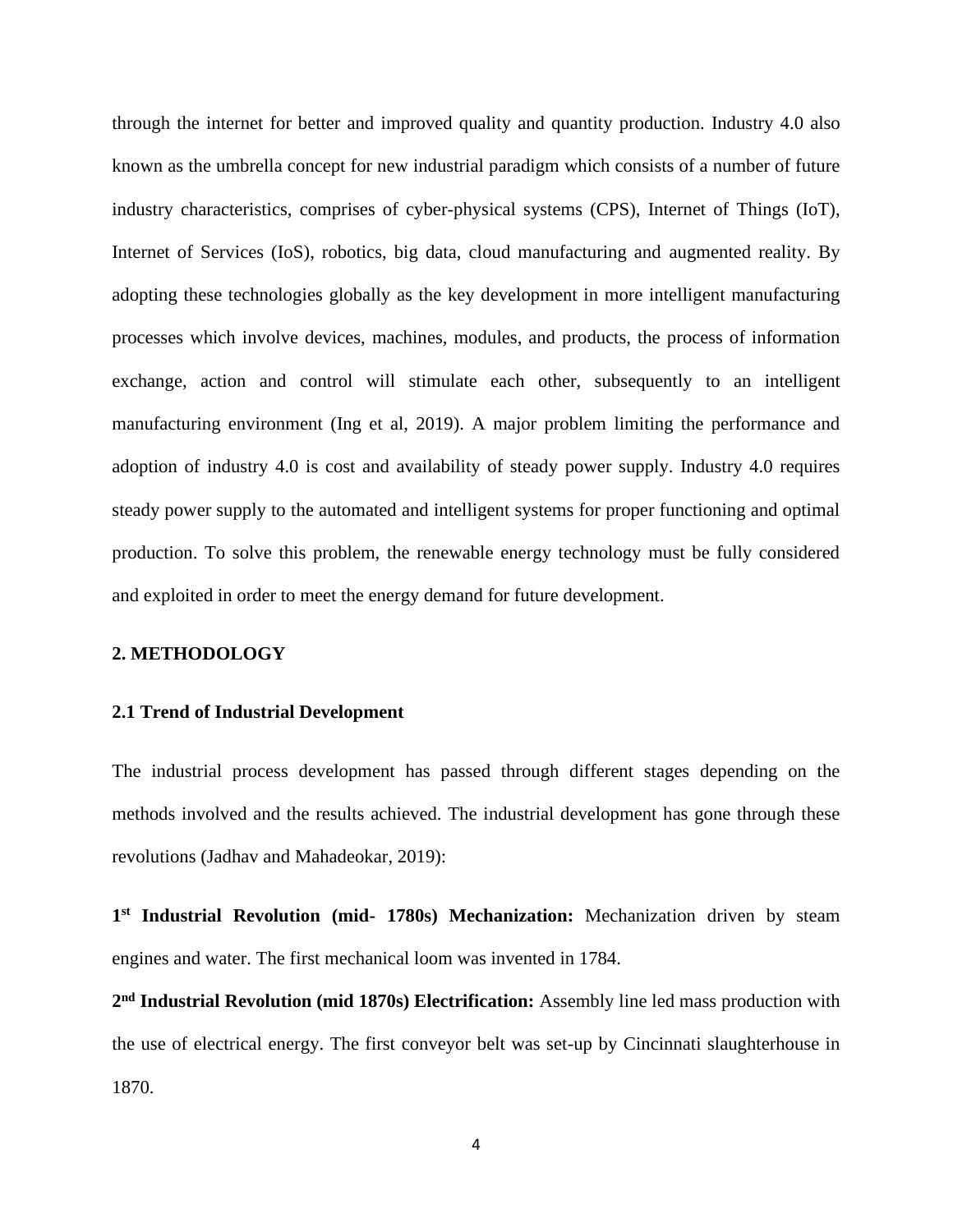**3 rd Industrial Revolution (mid 1960s) Automation:** Information technology led automation as computers were developed to simplify various tasks. The first programmable logic controller was invented in 1969.

**4 th Industrial Revolution (2011) Cyber Physical Systems:** While Industry 3.0 focused on the automation of single machines and processes, Industry 4.0 focuses on the end-to-end digitisation of all physical assets and integration into digital ecosystems with value chain partners. Generating, analysing and communicating data seamlessly under pins the gains promised by Industry 4.0, which networks a wide range of new technologies to create value.

#### **2.2 Industry 4.0**

Integration of virtual and physical systems forms the integrated technologies in manufacturing sector is known as the Fourth Industrial Revolution. The goal of the integrated technologies is to create an integrated, optimized and automated production flow. Energy is naturally at the center of every mechanism involved in most industrial production. Industry 4.0 has been adopted in most nations especially the developed and industrialized nations and it has proven very effective in achieving its target of improving production and profits. Thus, it has become the target of most developing economies in order to join in the global industrial and economic development. However, industry 4.0 technology relies fully on regular and steady supply of power to drive the modern technological features that are critically involved in the integrated technologies as shown in figure 1. The present power supply situation in most developing nations such as Nigeria cannot support the energy demand for the adoption of industry 4.0. Therefore, to adopt the fast moving technologies, the power sector must be hybridized with the consideration of renewable energy as the major gradual replacement for the fossil fuel powered generator sets currently running the present manufacturing industries.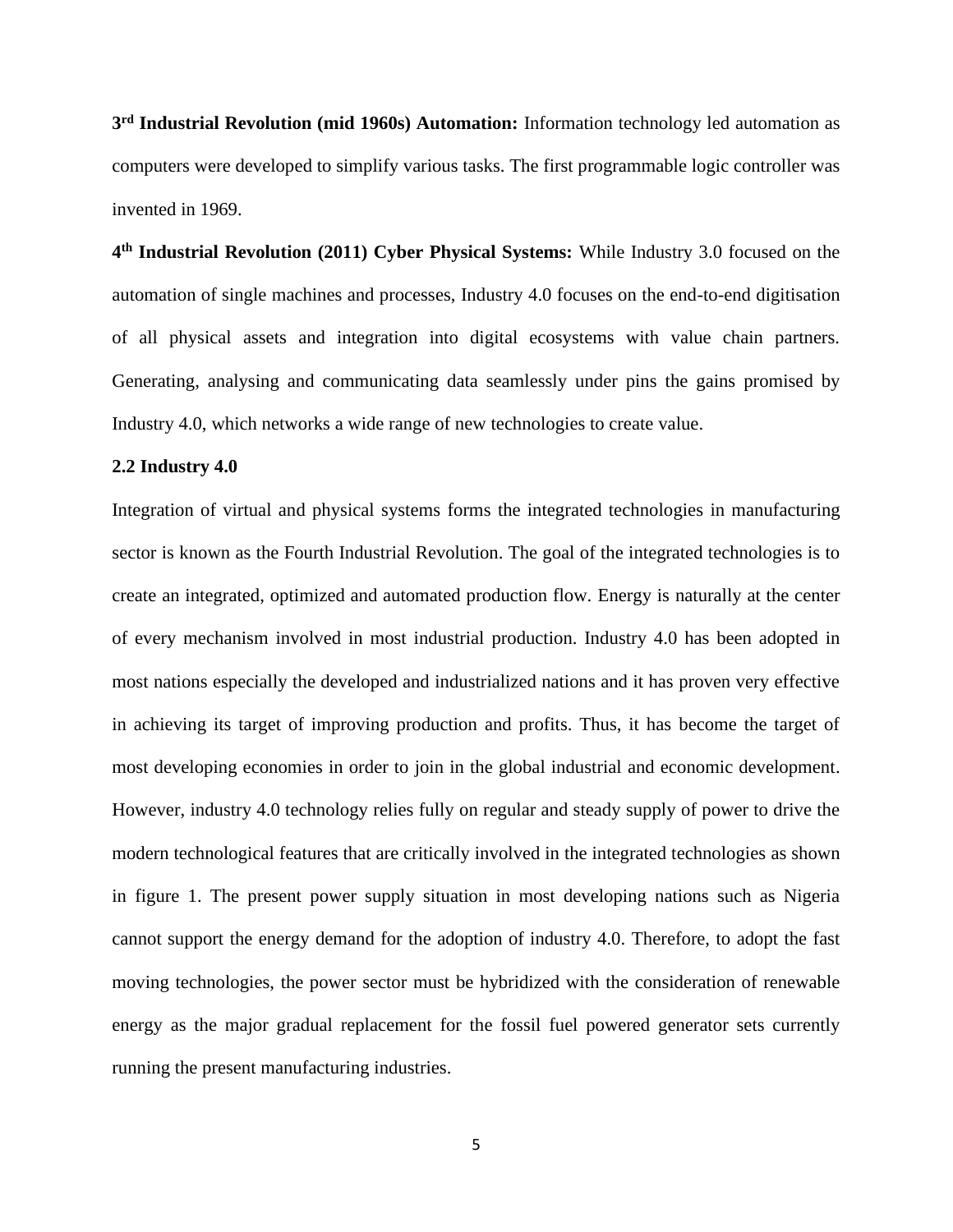

Figure 1: Industry 4.0 based manufacturing technology

A reliable energy setup can only be ensured if hybridization of renewable energy sources is fully integrated into the power sector as shown in figure 2.



Figure 2: Hybridized power for the industry 4.0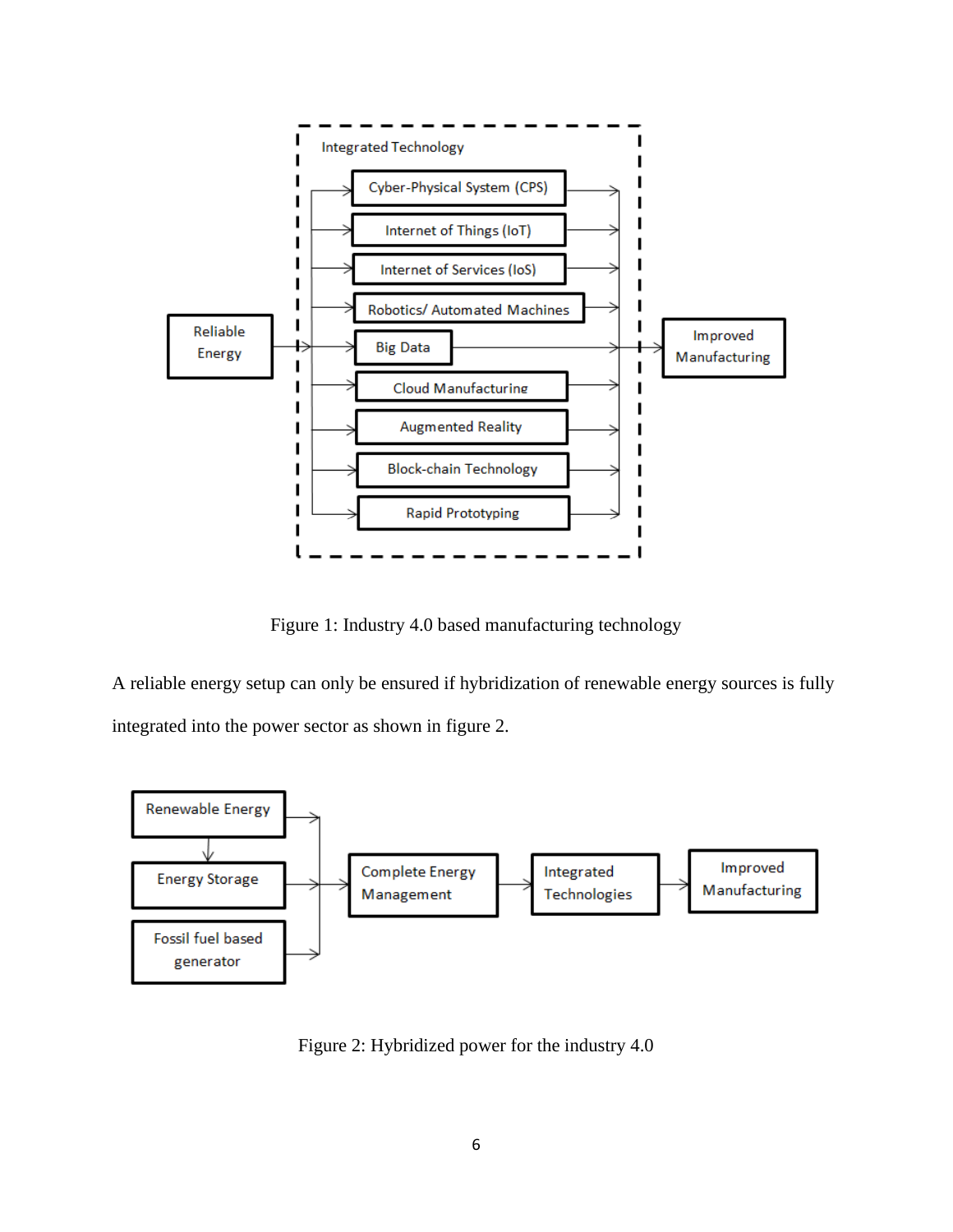#### **3. CHALLENGES OF RENWABLE ENERGY**

Renewable energy technologies are facing some challenges which are limiting their full implementation. The following are the likely challenges.

**Education:** The level of education in most developing nations such as Nigeria and other African countries is fast depreciating with increasing number of graduates without jobs. Hence, the necessary scientific, technological and innovative skills and also knowledge are extremely lacking.

**Cost:** The cost of production of most renewable energy sources is very high which has also affected the cost of the products, making it difficult for people to purchase or utilize them.

**Government Policies:** The governments of most developing nations are not considering the full implementation of the renewable energy technologies. The government should create the enabling environment for foreign and local renewable energy products manufacturers so that the products will become cheap for the people to purchase.

#### **4. CONCLUSION**

The global target is to adopt the fourth industrial revolution as a new industrial standard for national development which the developing nations must adopt in order to achieve the development goal. Industry 4.0 comprises of cyber-physical systems (CPS), Internet of Things (IoT), Internet of Service (IoS), robotics, big data, cloud manufacturing, rapid prototyping etc., to automate and optimize manufacturing processes. To achieve the full implementation of industry 4.0, the hybridization of renewable energy must be considered because, the new industrial standard requires a reliable energy source.